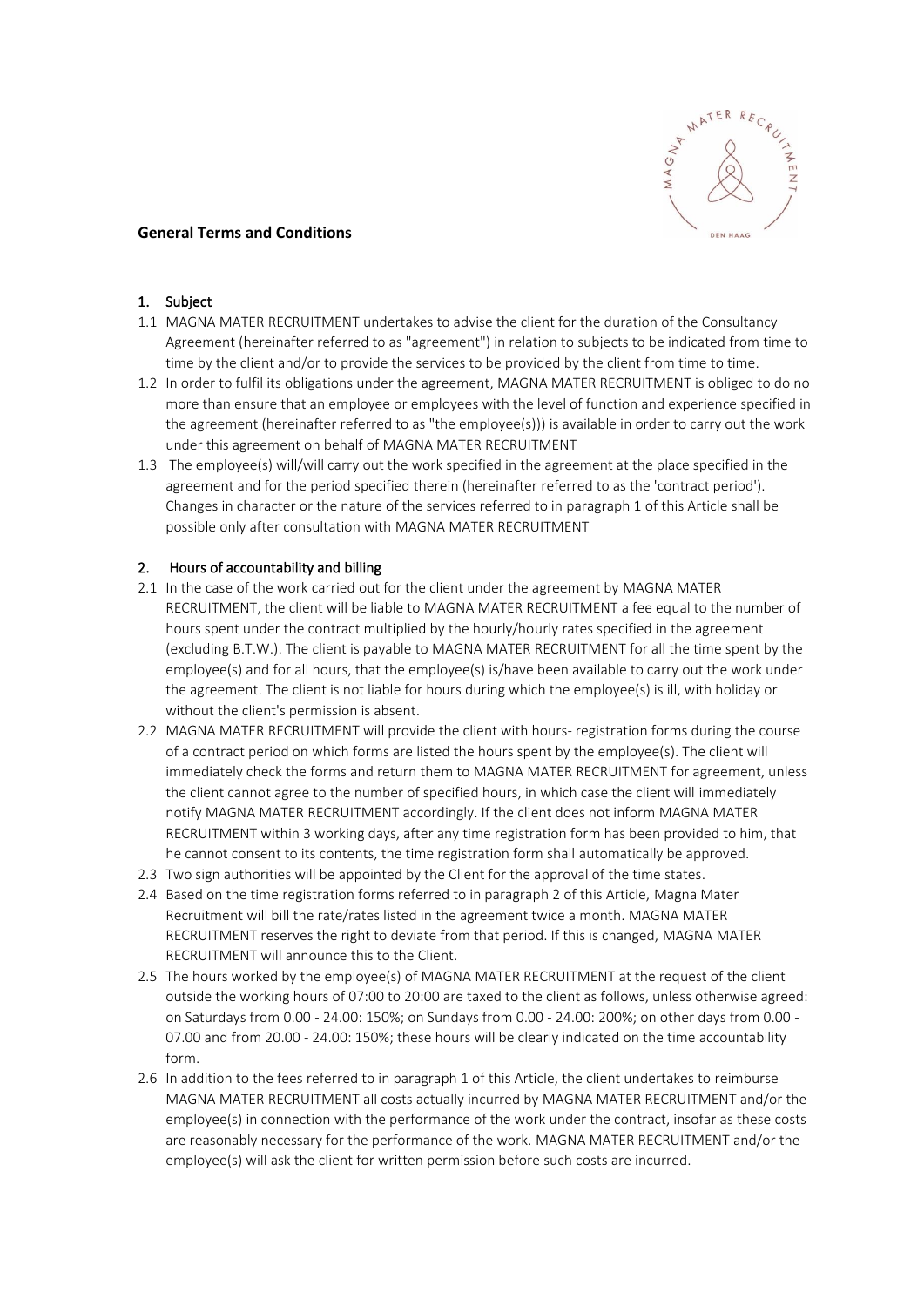- 2.7 The client is obliged to pay all invoices within 14 days. If this period is exceeded, MAGNA MATER RECRUITMENT is entitled to pay a fine of 1.5 % for each month that the amount is paid late. A reminder to do so is not required.
- 2.8 If the client wishes to see a purchase order number / PO number and/or different invoice address indicated on the invoice, this must be completed by the client on the agreement, or at the latest before the preparation of the relevant invoice must be made known in writing to MAGNA MATER RECRUITMENT In the absence of this information, MAGNA MATER RECRUITMENT reserves the right to send the invoice, after which the client has to pay the invoice within the payment period.
- 2.9 If the client fails to pay an invoice amount or part of it within the time limit set, or otherwise fails to meet his obligations, MAGNA MATER RECRUITMENT is entitled to terminate all or part of the contract without default or judicial intervention and to recover the unpaid part of the delivered.
- 2.10In addition, MAGNA MATER RECRUITMENT is entitled to terminate the agreement in the event of suspension of payment, bankruptcy, suspension of payment, liquidation of the client. Dissolution and readmission shall be without prejudice to the right to compensation for loss or damage.

# 3. Intellectual Property

- 3.1 MAGNA MATER RECRUITMENT undertakes to keep secret, both during and after the termination of the activities described in the contract, all confidential and business data relating to the client's company, which have been informed to it as a matter of carrying out its activities.
- 3.2 MAGNA MATER RECRUITMENT undertakes to impose a similar obligation of confidentiality on the coworker(s). MAGNA MATER RECRUITMENT tries to ensure that, to the extent reasonably possible, all rights of intellectual property relating to copyrighted works, designs and inventions produced by MAGNA MATER RECRUITMENT and/or the employee(s) during the duration of the contract and under the agreement produced for the client will be forwarded to the client at the end of the contract. If MAGNA MATER RECRUITMENT and/or employee(s) are required to use copyrighted works, models and/or inventions to carry out their work under the agreement in respect of which intellectual property rights are granted to third parties, so that the client will have to conclude a licensing agreement with this third party for the purposes of their use, MAGNA MATER RECRUITMENT will inform the client about this. Such licensing agreements are concluded at the client's expense.
- 3.3 MAGNA MATER RECRUITMENT and/or the employee(s) cannot be held liable for any infringement of intellectual and/or industrial property rights, unless the client proves that such an infringement is due to work carried out by MAGNA MATER RECRUITMENT under the agreement.

## 4. Liability and safeguarding

- 4.1 Magna Mater Recruitment will not give any guarantee of any kind as to the results of its work under the Agreement. MAGNA MATER RECRUITMENT is obliged to do nothing more than to make every effort to ensure that the employee(s) can carry out the assignment to the best of their knowledge and can, in accordance with the care, expertise and craftsmanship, which could be counted on in the given contract situation. Any liability for damages suffered by the client as a result of non-timely or not proper compliance by MAGNA MATER RECRUITMENT of its obligations under the agreement is hereby expressly excluded, unless such damage was caused by intent or gross negligence of MAGNA MATER RECRUITMENT
- 4.2 MAGNA MATER RECRUITMENT expressly excludes any damage suffered by the client, its staff or any third party of any kind, insofar as this damage has been caused by the employee(s), even if this is due to the intention or gross negligence of the employee(s). The employee(s) is/are not authorized to represent MAGNA MATER RECRUITMENT in any way.
- 4.3 MAGNA MATER RECRUITMENT is never required to compensate for loss of profit, business damage, (additional) costs, indirect damage or indirect loss and damage to third parties or any other consequential damage.
- 4.4 The client is required to safeguard MAGNA MATER RECRUITMENT from all real damages in respect of claims of third parties related to the agreement and to safeguard all related financial consequences.
- 4.5 If the claim of a third party is based on infringement of any right of industrial and/or intellectual property, the liability of MAGNA MATER RECRUITMENT will be limited to the choice of MAGNA MATER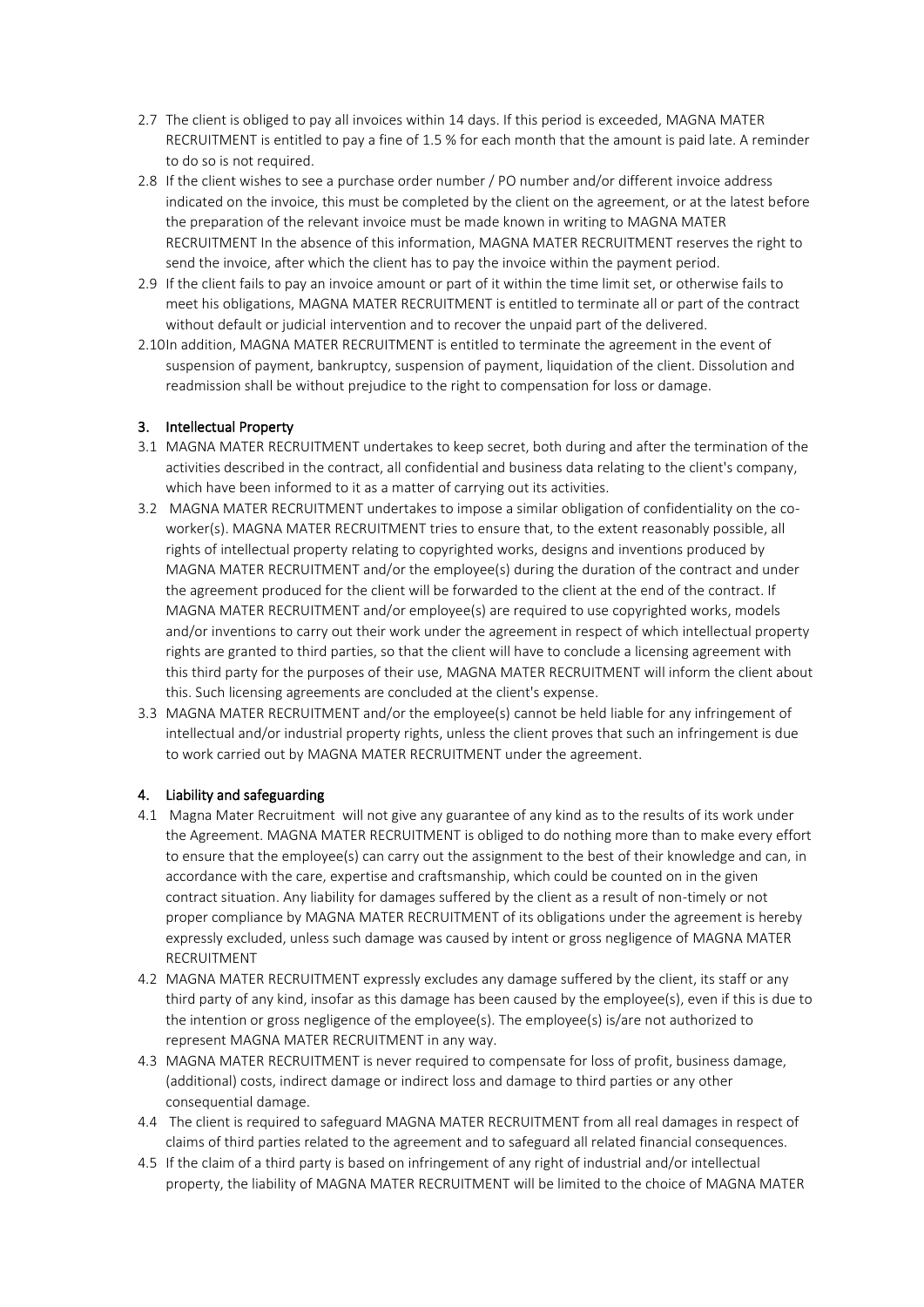RECRUITMENT and in consultation with the client, either to change and/or remove the infringing product, or obtain a license from the third party on behalf of the client, where the cost of the change or the license will be borne by the client, unless the infringement is due to the intention or gross fault of MAGNA MATER RECRUITMENT or the employee(s) in which case MAGNA MATER RECRUITMENT will bear the cost of the change or license.

- 4.6 Without prejudice to the provisions provided for in the preceding paragraphs, the liability of MAGNA MATER RECRUITMENT will in no case exceed the amount of the business as specified in the agreement from which the liability derives from fees paid by the client.
- 4.7 The client undertakes to take the necessary preventive (safety) measures, including, but not limited to this purpose, to make 'backups' of software and/or data, to prevent the client from suffering damage from the work of employee(s).
- 4.8 MAGNA MATER RECRUITMENT is never liable for amounts higher than indicated in its liability insurance policy.

## 5. Force Majeure

- 5.1 FINANCE B.V. is prevented by force majeure of a permanent or temporary nature from implementing the agreement (further), is MAGNA MATER RECRUITMENT entitled to regard the contract as dissolved without any obligation to compensate and without prejudice to the rights to be granted to it, without legal intervention, or to suspend the (further) implementation of the agreement. Force majeure occurs if, as a result of any circumstance, it is not possible to reasonably require MAGNA MATER RECRUITMENT to fulfil its obligations, even if that circumstance was foreseeable at the time of the conclusion of the contract.
- 5.2 In any case, force majeure is an uproar, war, or danger of war, natural disasters, transport difficulties, customs strikes, export, import or transit bans, strikes or boycotts of MAGNA MATER RECRUITMENT or its suppliers, as well as in the event of a subcontractor failing or failing to fulfil its obligations in a timely manner, illness and/or incapacity for work and/or failure of the employee(s), and if any government coercive legislation makes it impossible to carry out the work.
- 5.3 The client is required at all times, even in the case of force majeure on the part of the client, to pay the fees due to MAGNA MATER RECRUITMENT under the agreement to MAGNA MATER RECRUITMENT

### 6. Clients obligations

- 6.1 The client undertakes to provide the employee(s) to the extent necessary for the performance of the work as defined in the agreement proper office space, secretarial assistance, telephone, and other tools, including, but not limited, computer equipment, services and (assistance) goods. The aforementioned services, tools and (aid) goods will only be used for the purposes of the work under the agreement, unless any other use is permitted by the client.
- 6.2 The client undertakes to provide the employee(s) with all the information that is necessary and desirable in order to enable the employee(s) to carry out the work under the agreement.
- 6.3 The client provides the MAGNA MATER RECRUITMENT employee(s) with a workplace in accordance with the occupational health and safety regulations.

### 7. Replacement of the employee(s)

- 7.1 MAGNA MATER RECRUITMENT has the right to always replace the employee(s) provided that such a replacement does not adversely affect the quality of the work under the agreement. Any replacement as intended for this purpose will have to be approved by the client in advance, on the understanding that the client is obliged to grant his approval, unless this is unreasonable.
- 7.2 MAGNA MATER RECRUITMENT has the right to temporarily replace the employee with another employee during the withdrawal of leave rights by the employee deployed for 10 consecutive working days or more. The working time is on behalf of MAGNA MATER RECRUITMENT If the nature of the work is such that there is no reasonable benefit for the client to benefit from a replacement, MAGNA MATER RECRUITMENT will not make use of the law.
- 7.3 The client undertakes to provide the employee(s) with all the information that is necessary and desirable in order to enable the employee(s) to carry out the work under the agreement.